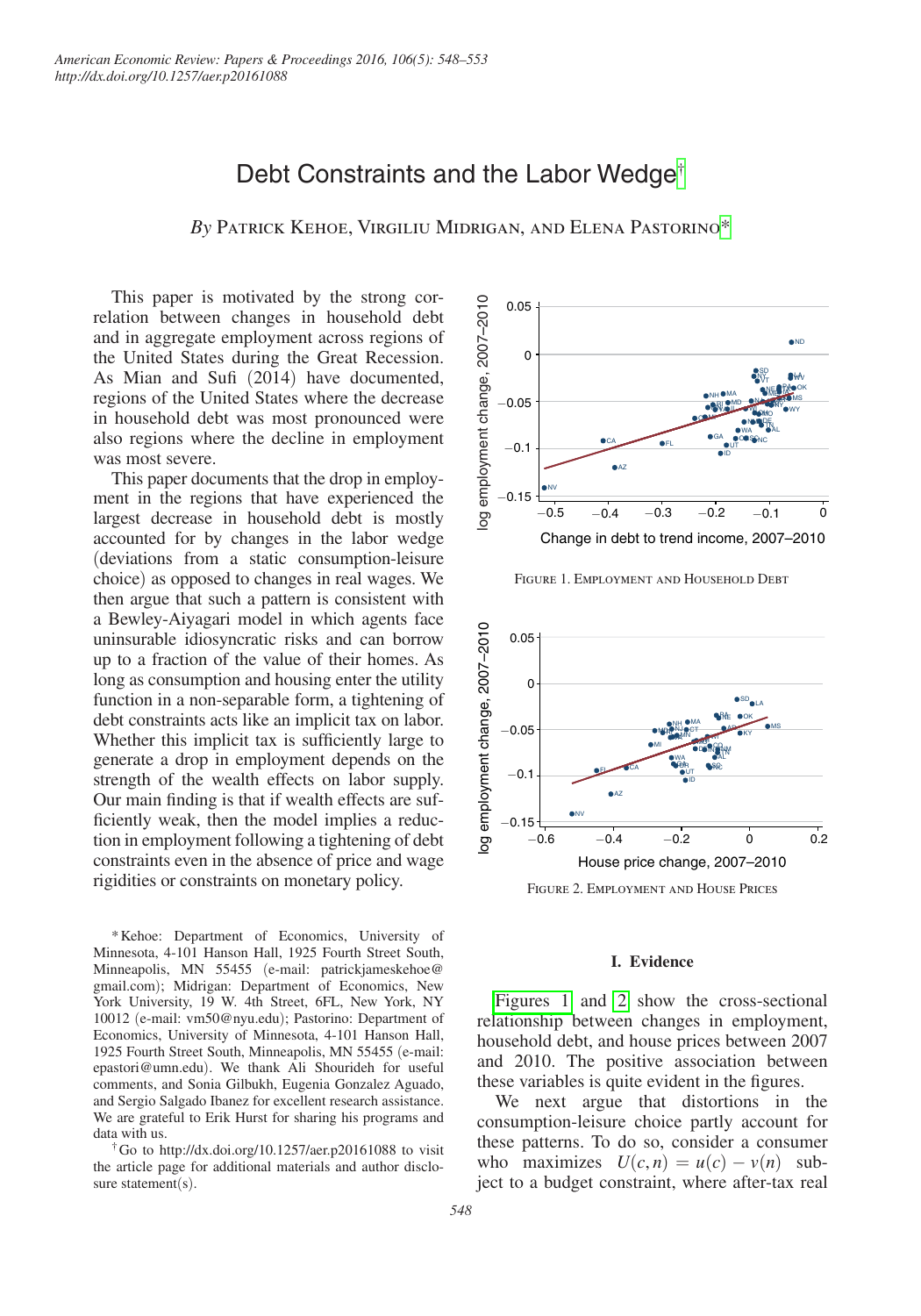



Figure 4. Wedge and Debt (*GHH*)



Figure 5. Wedge and Employment (*Standard*)



Figure 6. Wedge and Employment (*GHH*)

labor income is  $(1 - \tau)$ *wn*. Here, *w* is the real wage, τ is a tax on labor, and *c* and *n* are consumption and employment. We can recover the labor wedge  $1 - \tau$  from the first-order condition  $1 - \tau = -U_n/(wU_c)$ . In Figures 3 and 4, we graph the labor wedge in a cross section of US states against changes in debt for standard we graph the labor wedge in a<br>US states against changes in open-<br>preferences,  $U(c, n) = \frac{c^{1-\sigma}}{1-\sigma}$  $1-\sigma$ 1 In Figures 3<br>
1 in a cross secs<br>
1 in debt for st<br>  $\frac{c^{1-\sigma}}{1-\sigma} - \frac{n^{1+1/\nu}}{1+1/\nu}$  $\frac{n^{1+1/\nu}}{1+1/\nu}$ , and the preferences in Greenwood, Hercowitz, and Huffman (1988)—hereafer, GHH—preferences the preferences in Greenw<br> *Huffman* (1988)—hereafer<br>  $U(c, n) = \frac{1}{1 - \sigma} \left( c - \frac{n^{1 + 1/\nu}}{1 + 1/\nu} \right)$  $1+1/\nu$  $\frac{1+1}{\nu}$ 1−σ . In Figures 5 and 6, we graph the change in the labor wedge for both preferences against the change in employment.

To interpret these figures, manipulate the first-order condition for labor supply for GHH

preferences to decompose the change in employment into the change in the labor wedge and in the real wage as mpose the 1<br>
<u>t</u>e in the 1<br>  $\frac{1 - \tau_{2010}}{1 - \tau_{2007}}$ 

he real wage as  
\n
$$
\ln\left(\frac{n_{2010}}{n_{2007}}\right) = \nu \ln\left(\frac{1 - \tau_{2010}}{1 - \tau_{2007}}\right) + \nu \ln\left(\frac{w_{2010}}{w_{2007}}\right).
$$

The decomposition for standard preferences is similar except that it has an additional term involving the change in consumption. (See online Appendix for details.) The slopes of the (weighted) regression lines in Figures 5 and 6 are 2.43 and 0.82, respectively, both significant. Taken together, Figures 3 to 6 show that the employment decline was associated with a worsening of the labor wedge rather than just with a change in real wages and, possibly, consumption.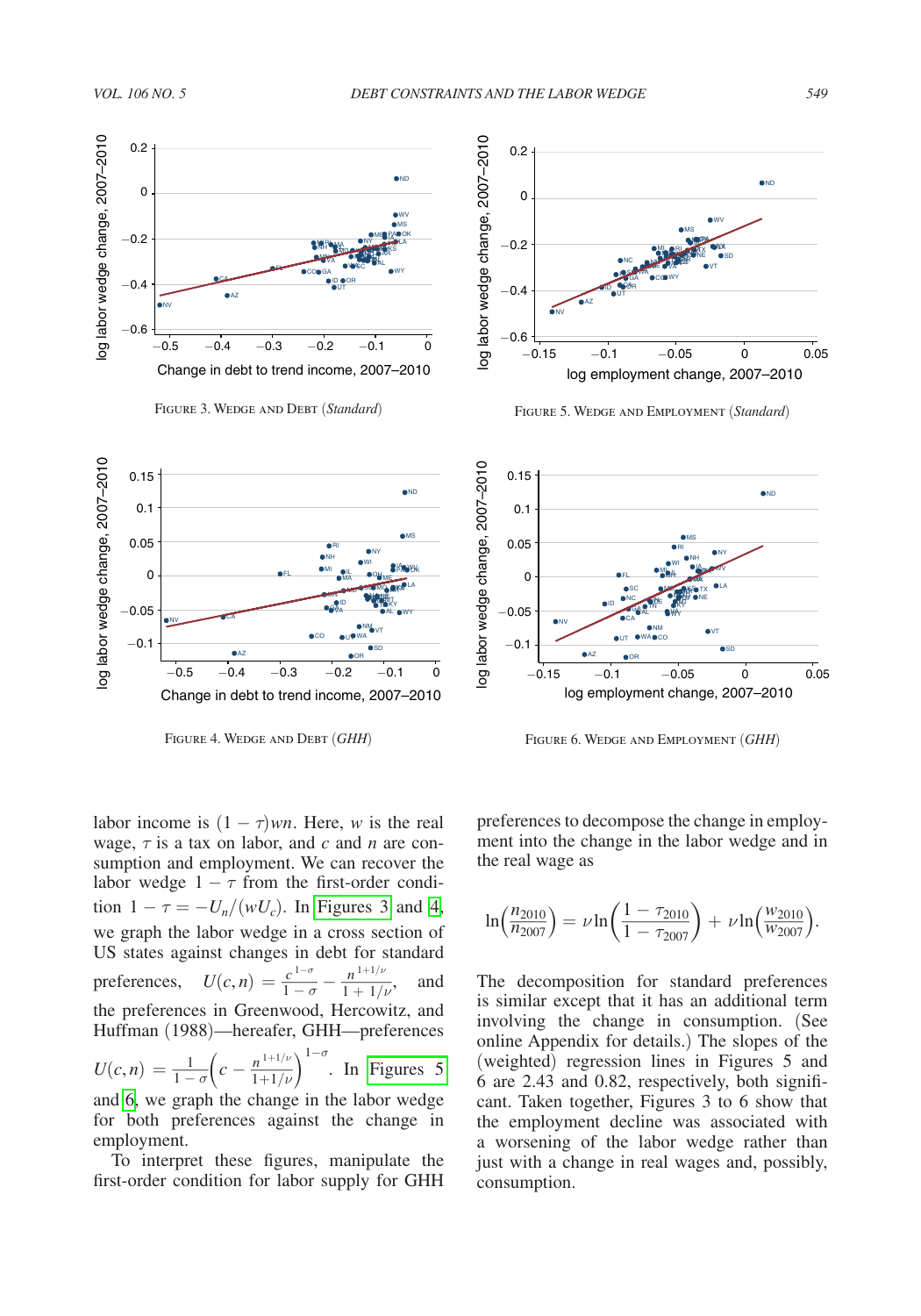#### **II. Model**

We consider a closed economy populated by a continuum of agents who face uninsurable idiosyncratic labor market risks. The model we study focuses on the role that borrowing constraints linking borrowing to house values have in shaping the dynamics of the labor wedge. (In related work, Guerrie and Lorenzoni 2015 study a model similar to ours with exogenous borrowing constraints.) We first describe the household's problem, the equilibrium, and then derive the optimal decision rules of the household.

## A. *Household's Problem*

An agent's labor market income in a given period is  $w_t z_{it} n_{it}$ , where  $w_t$  is the wage expressed in units of the consumption good,  $z_{it}$  is the agent's efficiency of labor, and  $n_{it}$  is the agent's labor supply;  $i \in [0, 1]$  indexes agents. The agent's problem is

$$
\max \sum_{t=0}^{\infty} \beta^t V(g(c_{it}, h_{it}), n_{it}),
$$

subject to a budget constraint,

$$
c_{it} + q_t(h_{it+1} - h_{it}) + b_{it+1}
$$
  
=  $w_t z_{it} n_{it} + (1 + r_{t-1}) b_{it}$ 

and a borrowing constraint,

$$
b_{it+1} \geq -\theta q_t h_{it+1},
$$

which specifies that the maximal loan,  $-b_{it+1}$ , an agent can take in period *t* is a fraction  $\theta$  of the value of the house,  $q_t h_{t+1}$ , that the agent has purchased in period *t*. We refer to θ as the *maximal loan-to-value ratio*. Here  $c_{it}$  is the agent's nondurable consumption and  $h_{it}$  is the flow of housing services consumed,  $a_n$  is the hold to the housing stock, and  $\sum_{n=1}^{\infty}$ assumed proportional to the hotel<br>  $g(c, h) = \left(c \frac{\varepsilon - 1}{\varepsilon} + \eta^{\frac{1}{\varepsilon}} h^{\frac{\varepsilon - 1}{\varepsilon}}\right)^{\frac{\varepsilon}{\varepsilon - 1}}$ , *the composite consumption good*, is an aggregator of consumption and housing services with an elasticity of substitution  $\varepsilon$ . Agents take as given the time paths of house prices,  $q_t$ , and interest rates,  $r_t$ . Here agent *i* supplies  $z_{it}$   $n_{it}$  efficiency units of

labor in period  $t$ , where  $z_{it}$  is idiosyncratic across agents and evolves over time according to

$$
\log z_{it+1} = \rho_z \log z_{it} + \sigma_z \epsilon_{it+1},
$$

with  $\epsilon_{it+1}$  is i.i.d. standard normal, so that agent *i* supplies  $z_{it}n_{it}$  efficiency units of labor in period *t*.

## B. *Equilibrium*

The consumption good is produced by perfectly competitive firms with a technology that is linear in efficiency units of labor,  $y_t = l_t$ . Competition among firms implies that the real wage per efficiency units of labor is  $w_t = 1$ . The housing stock is fixed at one so that  $\int h_{it+1}di = 1$ . Market clearing in asset and the labor markets imply that  $\int b_{it+1} = 0$  and  $l_t = \int z_{it} n_{it} dt$ . There is no aggregate uncertainty in this economy. Below we study the steady-state properties of the model as well as the perfect-foresight transition dynamics following a one-time unanticipated decline in the maximal loan-to-value ratio,  $\theta$ .

## C. *Decision Rules*

We simplify the state variables in the analysis by assuming that agents can adjust their housing stock in period *t* after the realization of their idiosyncratic efficiency,  $z_{it}$ . Under this assumption, an agent's financial position is summarized by the net worth

$$
a_{it}=b_{it}+q_{t-1}h_{it},
$$

and an agent's period *t* state is  $(a_{it}, z_{it})$ . The agent's problem in recursive form is

$$
W_t(a_{it}, z_{it}) = \max_{a_{it+1}, c_t, h_t, n_t} V(c_t, h_t, n_t)
$$
  
+  $\beta \int_{z_{it+1}} W_{t+1}(a_{it+1}, z_{it+1}) dF(z_{it+1} | z_{it}),$ 

subject to the budget constraint

$$
c_{it} + u_t q_t h_{it} + a_{it+1} = w_t z_{it} n_{it} + (1 + r_{t-1}) a_{it},
$$

and the borrowing constraint

$$
q_{t-1}h_{it} \leq a_{it}/(1-\theta).
$$

Here  $u_t = (1 + r_{t-1})q_{t-1}/q_t - 1$  is the user cost of housing: an increase in interest rates or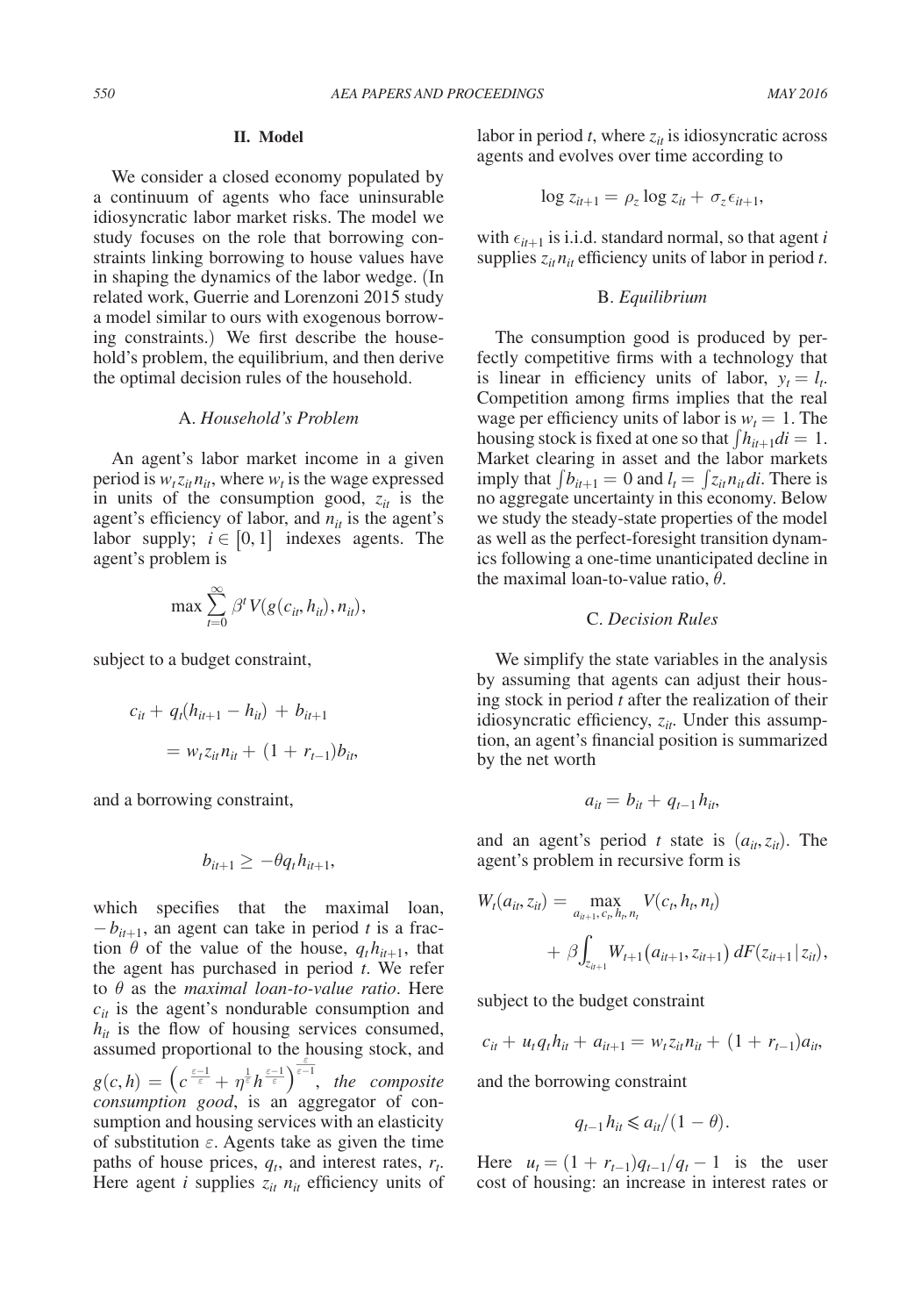

Figure 7. Decision Rules versus Net Worth

a house price depreciation makes houses relatively more costly to own. Note that allowing agents to adjust their housing stock after the realization of  $z_{it}$  means that housing is chosen in a static fashion, just as nondurable consumption,<br>and the only dynamic choice is that of net worth,<br> $a_{it+1}$ .<br>The housing choice can be written as<br> $h_{it} = \min \left[ \eta (u_t q_t)^{-\epsilon} c_{it}, \frac{a_{it}}{(1-\theta)q_{t-1}} \right]$ and the only dynamic choice is that of net worth,  $a_{it+1}$ .

The housing choice can be written as

$$
h_{it} = \min \left[ \eta(u_t q_t)^{-\varepsilon} c_{it}, \frac{a_{it}}{(1-\theta)q_{t-1}} \right]
$$
  
= 
$$
\eta \left[ (u_t + \mu_{it}) q_t \right]^{-\varepsilon} c_{it},
$$

where  $\mu_{it}$  is the normalized multiplier on the borrowing constraint and is positive for households with sufficiently low net worth.

The labor supply choice equates the marginal rate of substitution between labor,  $n_{it}$ , and the composite consumption good,  $g_t$ , to the real wage in composite consumption good units,

$$
-V_{n,it}/V_{g,it} = w_t z_{it}/p_{it},
$$

where  $p_{it} = \left\{ 1 + \eta \left[ (u_t + \mu_{it}) q_t \right]^{1-\epsilon} \right\}$  $\frac{1}{1-\epsilon}$  $1-\varepsilon$  is the (shadow) composite price of the consumptionhousing aggregator and varies across households. This equation highlights the key force we focus on later, namely, the negative effect of tighter borrowing constraints on labor supply: agents who are more borrowing constrained have higher normalized multipliers,  $\mu_{it}$ , and thus supply less labor than they would, absent the borrowing constraint.

Figure 7 summarizes this discussion by illustrating an agent's consumption, housing, and employment choices for different values of net worth for standard preferences, ing, and emp<br>values of net<br> $V(g, n) = \frac{g^{1-\sigma}}{1-\sigma}$  $1-\sigma$ the amployment<br>
net worth for<br>  $\frac{g^{1-\sigma}}{1-\sigma} - \frac{n^{1+1/\nu}}{1+1/\nu}$ values of net worth for standard preferences,<br>  $V(g, n) = \frac{g^{1-\sigma}}{1-\sigma} - \frac{n^{1+1/\nu}}{1+1/\nu}$ , and GHH prefer-<br>
ences,  $V(g, n) = \frac{1}{1-\sigma} \left( g - \frac{n^{1+1/\nu}}{1+1/\nu} \right)^{1-\sigma}$ . With  $1+1/\nu$  $\frac{1 + 1/\nu}{\nu}$  $1-\sigma$ . With

GHH preferences, there are no wealth effects on labor supply, so the poorest agents, namely those with the lowest assets, are relatively more borrowing constrained and, hence, supply less labor. The GHH version of the model can therefore account, at least qualitatively, for the positive correlation between employment and household wealth (as proxied by changes in house prices) in Figure 2. Figure 7 also makes it clear that an increase in the amount of wealth inequality—a mean preserving spread in  $a_t$  would reduce labor supply in the economy without wealth effects on labor supply, by raising the proportion of agents who are borrowing constrained.

## **III. Responses to a Tightening of Borrowing Constraints**

We illustrate the mechanism discussed above using a simple quantitative example. We first discuss the parameter values we have used and then the response to a one-time reduction in the maximal loan-to-value ratio,  $\theta$ .

## A. *Calibration*

The period is one year. We set the persistence of labor productivity as  $\rho_z = 0.79$  and its volatility as  $\sigma_z = 0.34$ , in line with the literature. We set the Frisch elasticity of labor supply,  $\nu$ , equal to 1 and assume  $\varepsilon = 1/\sigma = 1/2$ . Clearly, the elasticity of substitution between consumption and housing  $\varepsilon$  is critical for our results: reducing it amplifies the effect of borrowing constraints on employment, while raising it reduces this effect. Like earlier, we work with two types of preferences, standard and GHH. We set  $\theta$  equal to 0.80 in the initial steady state and choose the parameter governing the importance of housing in preferences as  $\eta = 0.32$  as well as the discount factor as  $\beta = 0.88$ , to ensure that the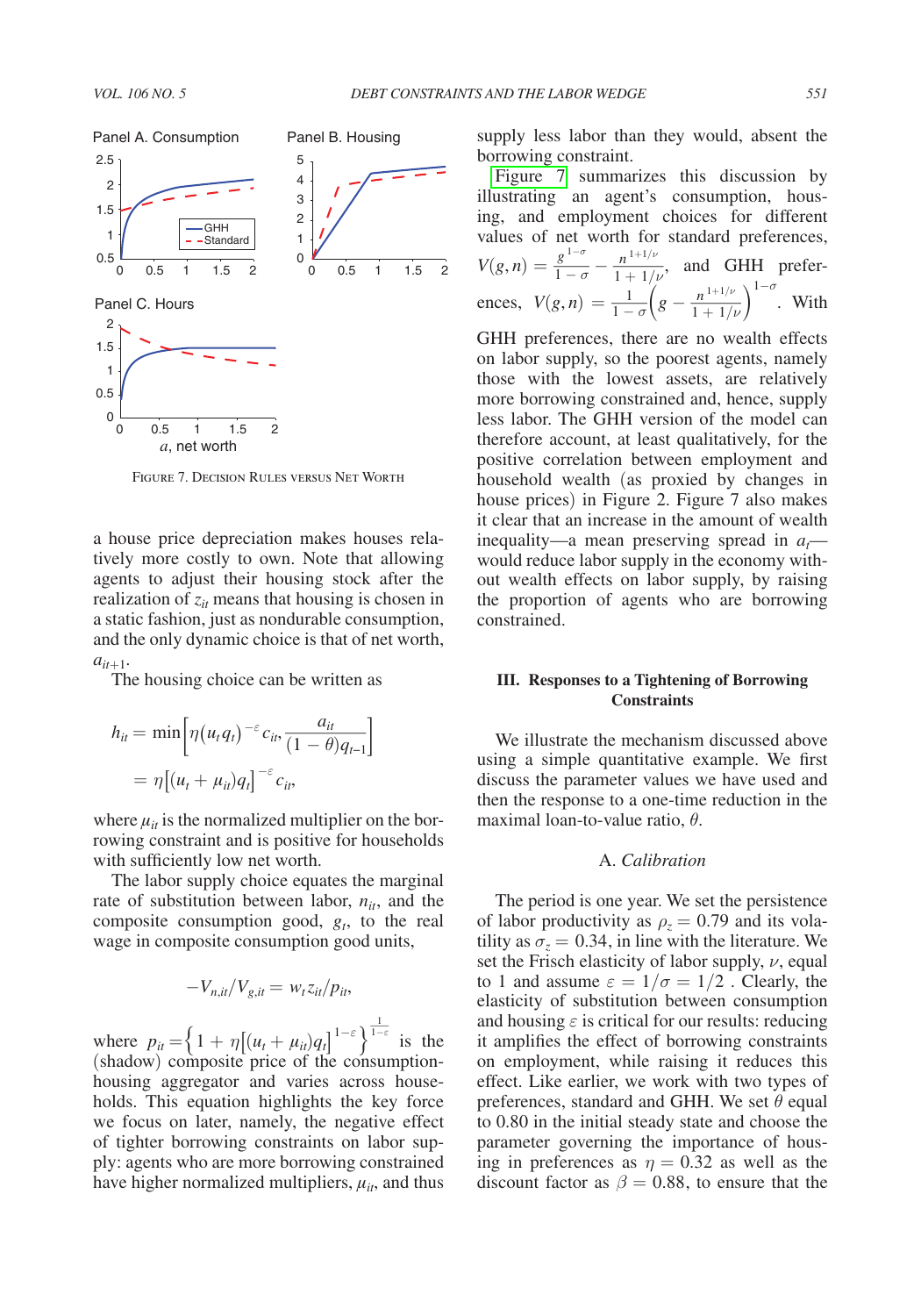

Figure 8. Transitions After a Credit Tightening

housing-to-income ratio in the model is equal to 2.2 and that the risk-free rate is equal to 2 percent, numbers in line with US evidence.

#### B. *Transition Dynamics*

Figure 8 shows how the economy evolves following a one-time unanticipated reduction in  $\theta$ from 0.8 to 0.5.

The less interesting case is that with standard preferences. Here employment increases following a tightening of the borrowing constraint because, quantitatively, the wealth effect on labor supply emanating from the large drop in wealth overwhelms the effect of the tightened borrowing constraint. Thus, there is a large increase in households' labor supply, especially the poorest ones, who are now even more constrained in their borrowing. Over time such households save in order to relax their borrowing constraints.

The case of interest is that with GHH preferences in which there are no such wealth effects. In this case, the tightened borrowing constraint leads to a reduction in the labor supply of the poor households. Here employment falls visibly after a credit tightening and never fully recovers. Output falls in both versions of the model, though much more in the economy with GHH preferences.

#### C. *Matching US Wealth Inequality*

As is well known, simple versions of the Bewley-Aiyagari models like ours are incapable



Figure 9. Transitions in Economy with Large Wealth **INEQUALITY** 

of reproducing the large amount of wealth inequality observed in the data. For example, in our baseline model with GHH preferences, the ratio of debt to income is only equal to 0.65, much lower than the 0.92 observed in the 2001 Survey of Consumer Finances (SCF) data. Similarly, the ratio of the wealth of households in the ninety-fifth percentile to that of the median household is equal to 15 in the data and only 7 in the model.

To address these discrepancies, we consider a *greater wealth inequality* version of the GHH model in which we allow agents to differ in their discount factors (we assume a three-point distribution) and choose the dispersion in discount factors to match moments of the net worth distri-bution in the United States.<sup>[1](#page-4-0)</sup> This version is capable of replicating a much higher debt-to-income ratio (0.81) as well as a ninety-fifth to fiftieth wealth ratio of 14, and thus is much closer to the data. In addition, a larger fraction of agents are constrained in this version of the model (39 percent compared to 13 percent in the benchmark model). Figure 9 displays the responses of aggregates to a tightening of borrowing constraints in the benchmark GHH model and in the greater wealth inequality version of that model. Clearly, the same tightening of borrowing constraints has a much larger impact on output and employment in the greater wealth inequality

<span id="page-4-0"></span><sup>&</sup>lt;sup>1</sup>We used  $\beta$ ={0.36,0.87,0.96} and  $\omega$  = {0.30,0.62,0.08} for the fraction of agents of each type.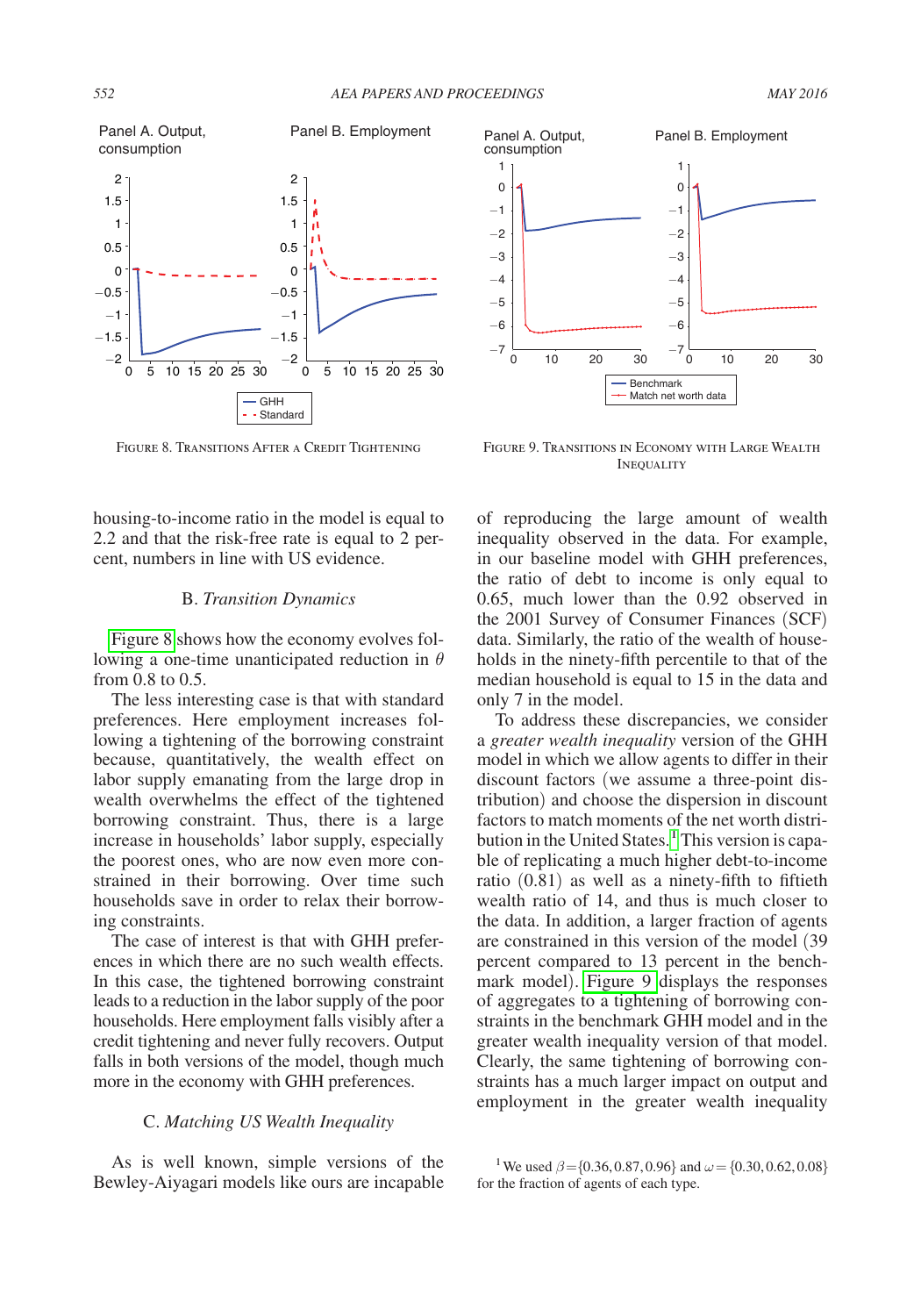version. This result occurs because a greater number of agents are borrowing constrained in this version.

## **IV. Conclusion**

We have shown that in a cross section of US states, reductions in household credit were associated with what a simple representative-agent model of labor supply would interpret as evidence of an increase in labor market distortions. A simple Bewley-Aiyagari model can be made consistent with such facts, even in the absence of price or wage rigidities or constraints on monetary policy, as long as housing and consumption enter in a non-separable fashion in the utility function. Whether such forces imply that a tightening of borrowing constraints is associated with a reduction in employment depends on the strength of wealth effects in the model. When

wealth effects are large, as with standard preferences, a tightening of borrowing constraints implies an increase in aggregate employment. With GHH preferences, there are no such wealth effects and a tightening of borrowing constraints predicts a decline in employment.

#### **REFERENCES**

- **Greenwood, Jeremy, Zui Hercowitz, and Gregory W. Huffman.** 1988. "Investment, Capacity Utilization, and the Real Business Cycle." *American Economic Review* 78 (3): 402–17.
- **Guerrieri, Veronica, and Guido Lorenzoni.** 2015. "Credit Crises, Precautionary Savings, and the Liquidity Trap." Unpublished.
- Mian, Atif, and Amir Sufi. 2014. "What Explains the 2007–2009 Drop in Employment?" *Econometrica* 82 (6): 2197–2223.